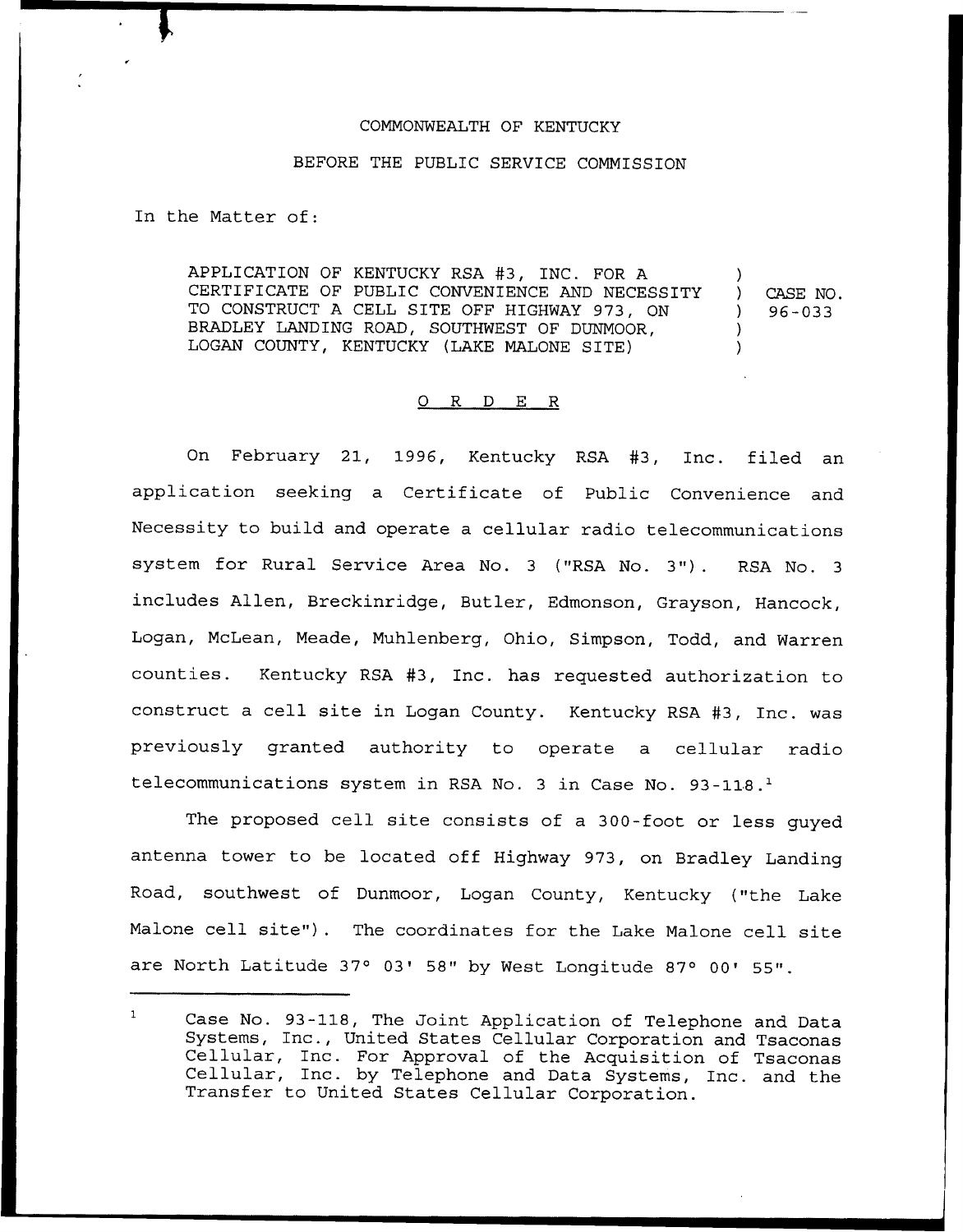Kentucky RSA 43, Inc. has provided information regarding the structure of the tower, safety measures, and antenna design criteria for the Lake Malone cell site. Based upon the application, the design of the tower and foundation appears to meet the criteria of the Building Officials and Code Administrators International, Inc. National Building Code with reference to earthquakes, winds, and tornadoes.

Pursuant to KRS 100.324(1), the Lake Malone cell site's construction is exempt from local zoning ordinances; however, Kentucky RSA #3, Inc. notified the Logan County Judge/Executive of the pending construction. Kentucky RSA #3, Inc. has filed applications with the Federal Aviation Administration ("FAA") and the Kentucky Airport Zoning Commission ("KAZC") seeking approval for the construction and operation of the Lake Malone cell site. Both applications are pending.

Kentucky RSA #3, Inc. has filed a notice verifying that each person who owns property or who resides within 500 feet of the Lake Malone cell site has been notified of the pending construction. The notice solicited any comments and informed the property owners or residents of their right to intervene. In addition, notice was posted in a visible location on the proposed site for at least two weeks after Kentucky RSA 43, Inc.'s application was filed. To date, no comments or intervention requests have been received.

Pursuant to KRS 278.280, the Commission is required to determine proper practices to be observed when it finds, upon. complaint or on its own motion, that the facilities of any utility

 $-2-$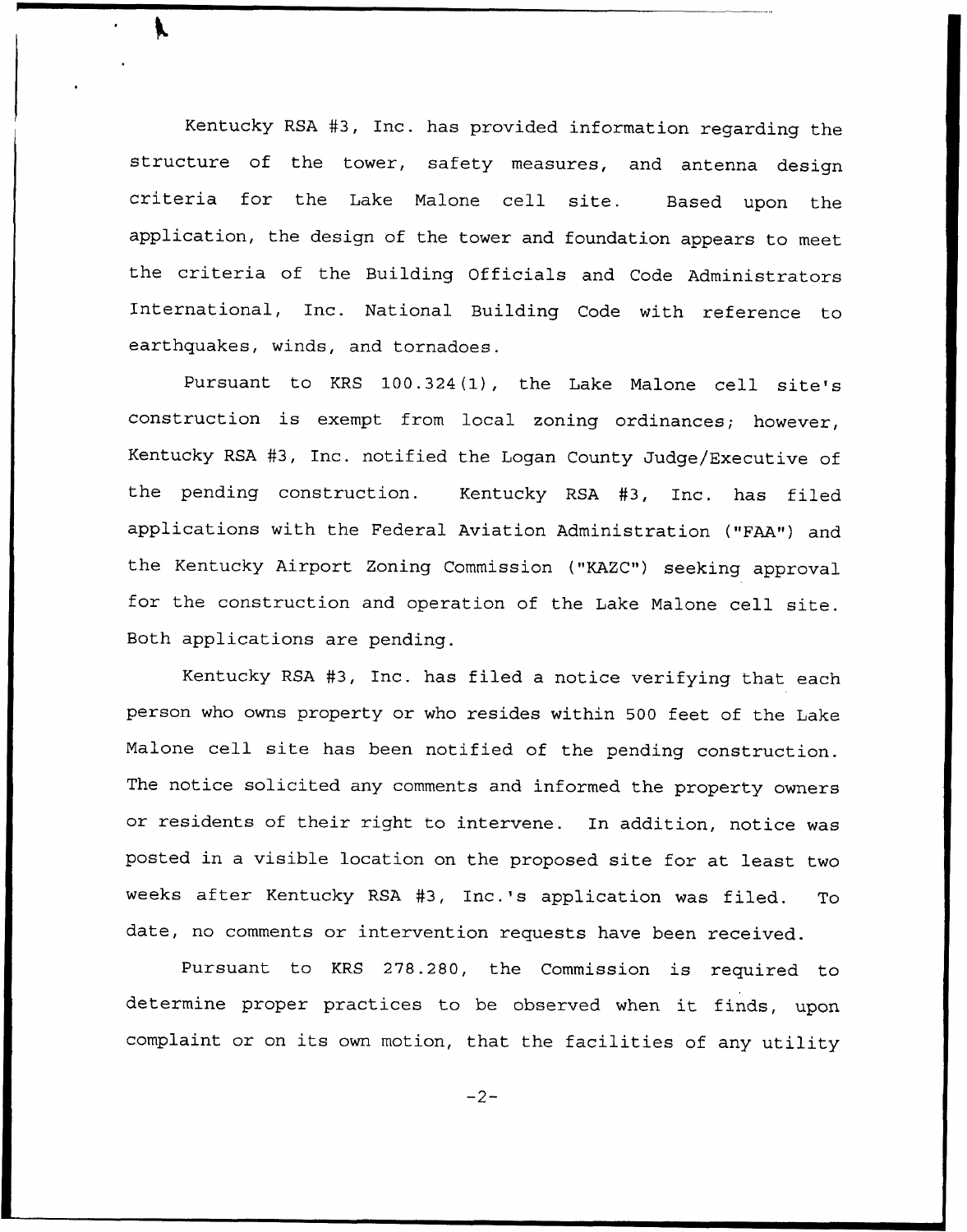subject to its jurisdiction are unreasonable, unsafe, improper, or insufficient. To assist the Commission in its efforts to comply with this mandate, Kentucky RSA #3, Inc. should notify the Commission if it does not use this antenna tower to provide cellular radio telecommunications services in the manner set out in its application and this Order. Upon receipt of such notice, the Commission may, on its own motion, institute proceedings to consider the proper practices, including removal of the unused antenna tower, which should be observed by Kentucky RSA #3, Inc.

The Commission, having considered the evidence of record and being otherwise sufficiently advised, finds that Kentucky RSA #3, Inc. should be granted a Certificate of Public Convenience and Necessity to construct and operate the Lake Malone cell site in RSA No. <sup>3</sup> under its previously approved tariff.

IT IS THEREFORE ORDERED that:

 $\mathbf{r}$ 

1. Kentucky RSA #3, Inc. be and it hereby is granted a Certificate of Public Convenience and Necessity to construct and operate the Lake Malone cell site.

2. Kentucky RSA #3, Inc. shall file a copy of the final decisions regarding the pending FAA and KAZC applications for this cell site construction within 10 days of receiving these decisions.

3. Kentucky RSA #3, Inc. shall immediately notify the Commission in writing, if, after the antenna tower is built and utility service is commenced, the tower is not used for a period of <sup>3</sup> months in the manner authorized by this Order.

 $-3-$